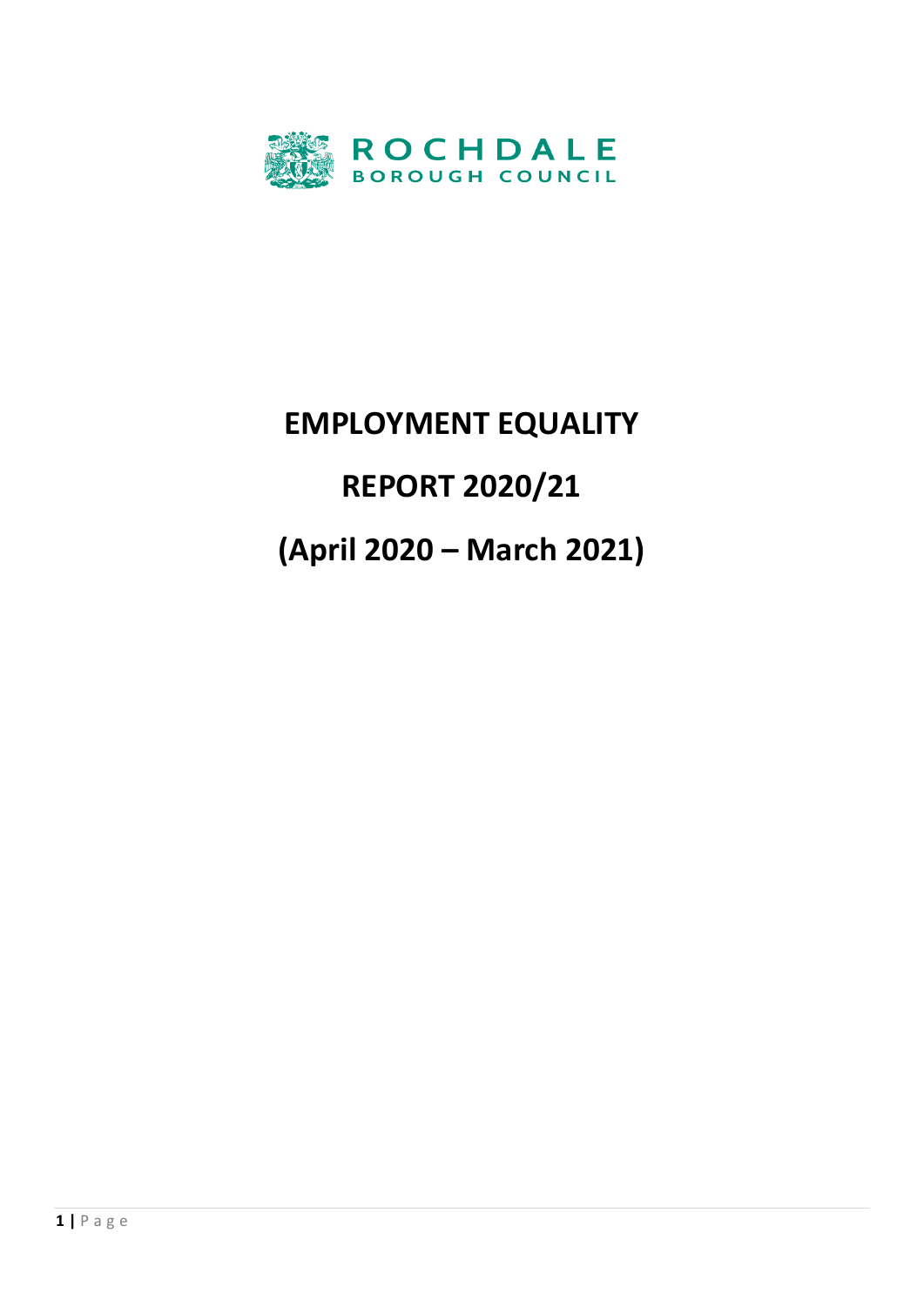# **CONTENTS**

|                                                                         | Page     |
|-------------------------------------------------------------------------|----------|
| Introduction                                                            | 3        |
| Key Workforce data                                                      |          |
| Race<br>۰                                                               | 4        |
| <b>Disability</b><br>۰                                                  | 5        |
| Gender                                                                  | 6        |
| Age<br>$\overline{a}$                                                   | 7        |
| Other protected characteristic groups<br>$\overline{a}$                 | 7        |
| <b>Equality Monitoring Data</b>                                         |          |
| Table 1: Rochdale Borough Council Workforce<br>$\overline{\phantom{a}}$ | 8        |
| Table 2: Recruitment<br>۰                                               | $9 - 10$ |
| Table 3: Starters and leavers                                           | 11       |
| Table 4: Maternity data<br>-                                            | 11       |
| Table 5: Discipline and Grievance<br>-                                  | 11       |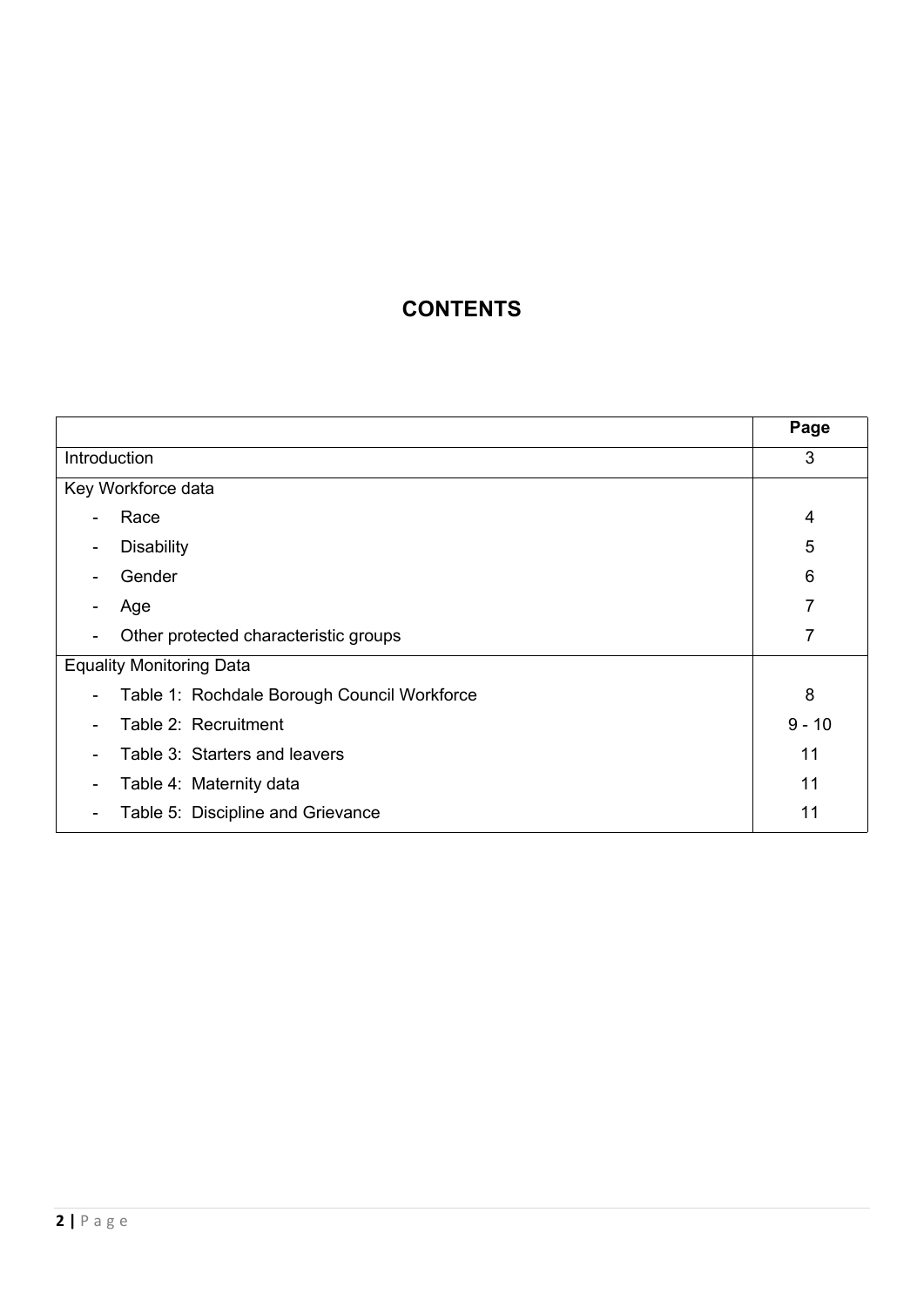#### **INTRODUCTION**

Rochdale Borough Council is seeking to ensure the composition of its workforce reflects the diverse local community, and to offer equality of opportunity in employment. The Council is compliant with the requirements of the Public Sector Equality Duty to publish equality information of the workforce and this report illustrates our progress.

This report provides information for the financial year ending on 31st March 2021 and aims to demonstrate the progress and achievements in increasing the composition over time to show how the workforce diversity has changed, and how this compares to the demographic of Rochdale Borough (based on the 2011 census data). All workforce data reported is based on figures excluding schools.

The Council has established an Equality and Diversity Steering Group to support its commitment to integrate equality, diversity and inclusion throughout its services. A key component of the Strategy will be equality, diversity and inclusion in employment which will look to address those areas where the Council is under-represented when compared to the local population.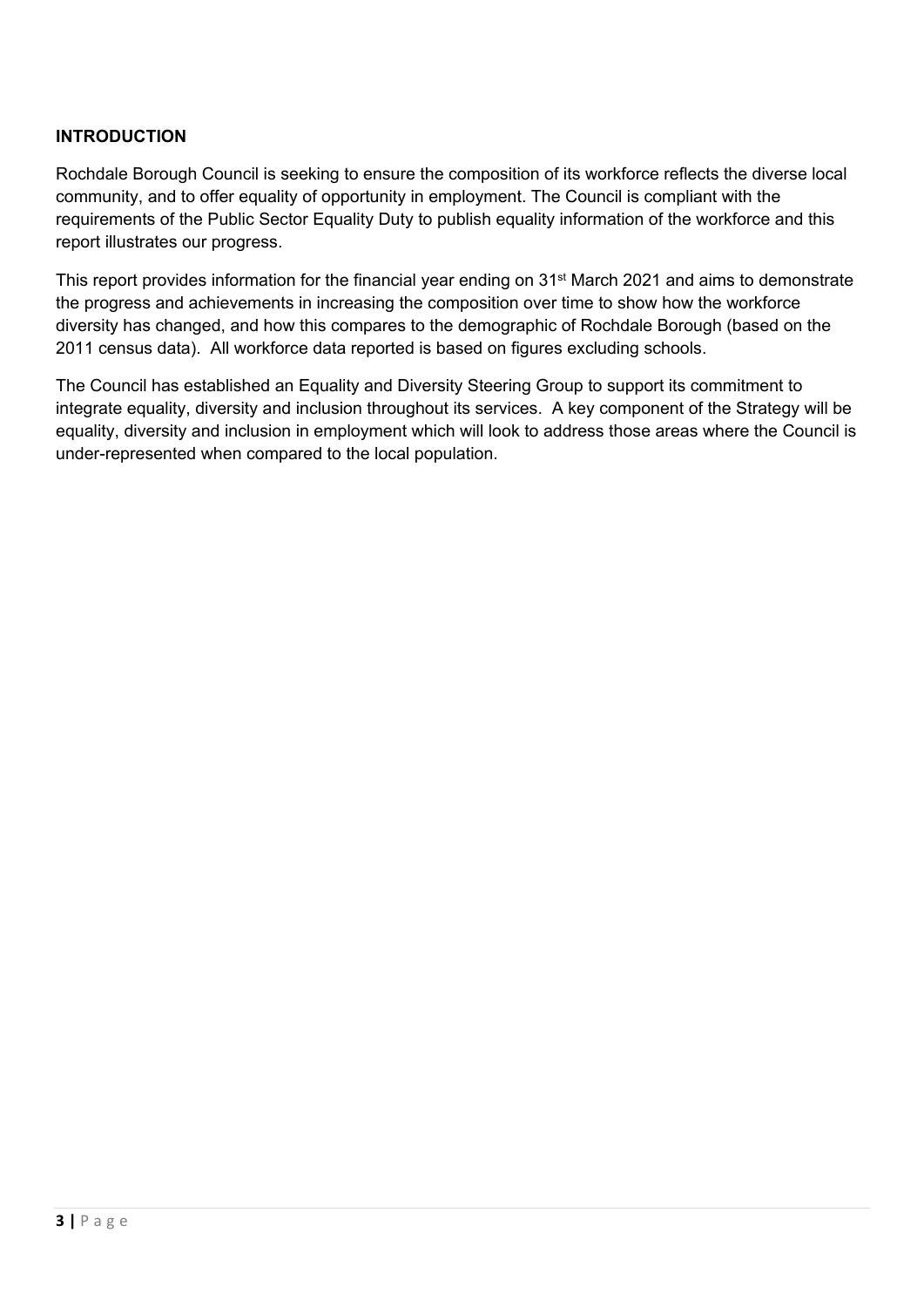# **RACE**

At the end of March 2021, 11.83% of Council employees were from a Black or Minority Ethnic (BME) background and 84.63% of the workforce were White British. The rate for employees from a BME background has been steadily increasing year on year over the last 8 years, with 8.38% of staff being from a BME background in 2013, to 11.83% by March 2021. Only 3.54% of the Council workforce had not declared their ethnic origin.



The table below provides details of the ethnicity profiles of the local population of Rochdale, compared to the workforce.



| <b>Ethnic</b>  |                            | <b>Rochdale workforce</b> |                                           |  |  |
|----------------|----------------------------|---------------------------|-------------------------------------------|--|--|
| <b>Origin</b>  | Local<br><b>Population</b> | <b>March</b><br>2021      | <b>Representative of local population</b> |  |  |
| <b>BME</b>     | 18.2%                      | 11.83%                    | Under represented in workforce            |  |  |
| White          |                            |                           |                                           |  |  |
| <b>British</b> | 81.8%                      | 84.98%                    | <b>1</b> Over represented in workforce    |  |  |
| <b>Unknown</b> | 0.00%                      | 3.27%                     | Over represented in workforce             |  |  |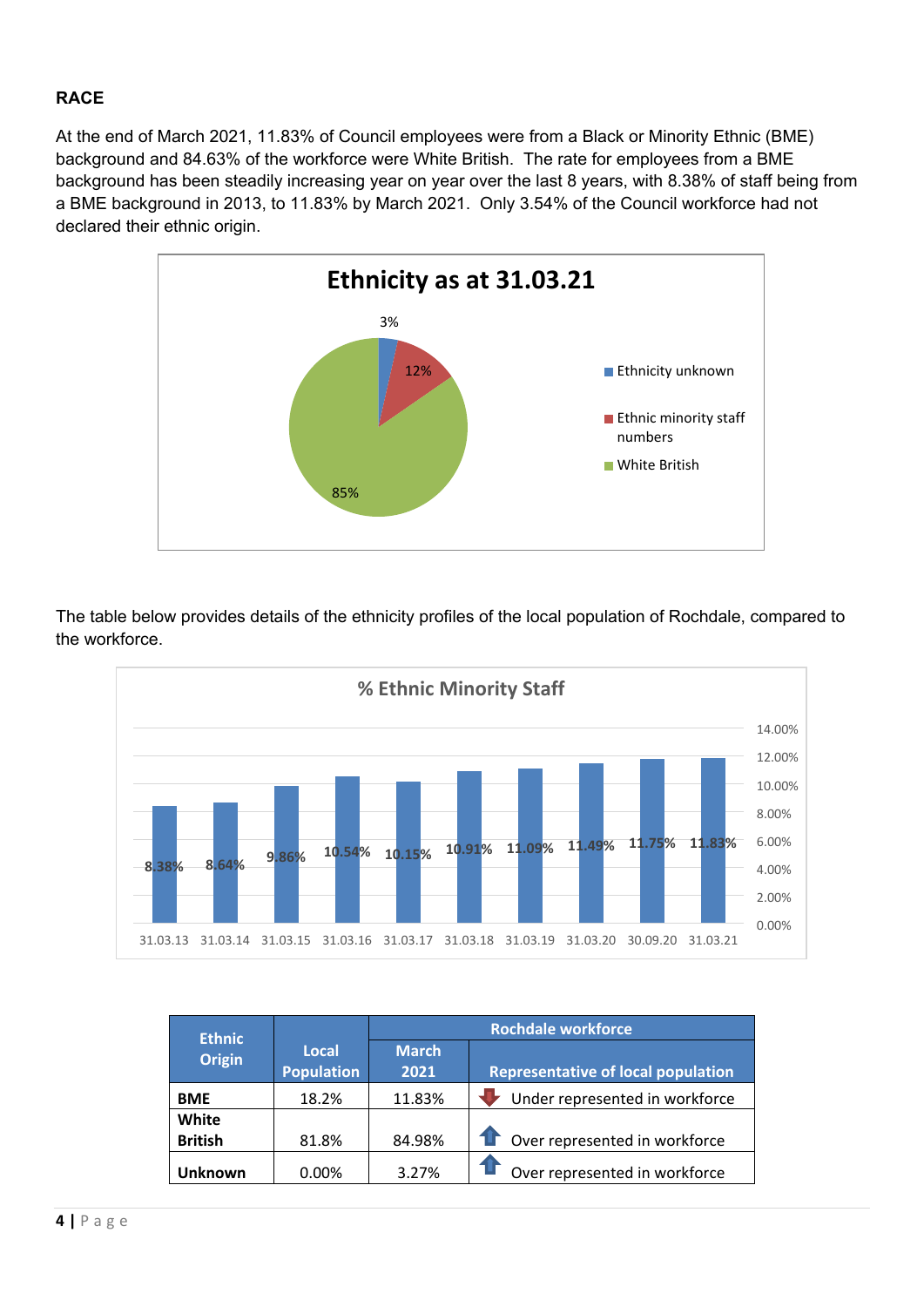# **DISABILITY**

At the end of March 2021, 3.86% of Council employees had declared a disability, and 90.90% had declared that they did not have a disability. Although the number of employees who have declared a disability has increased from 3.61% in 2013, there appears to be year on year reduction in the number of disabled employees over the last few years.

The 2011 census found that 21% of the populate of Rochdale Borough described themselves as having a disability, or a long term life limiting illness, of which 11.3% are of working age adults, therefore we are considerably under-represented in terms of disabled employees.



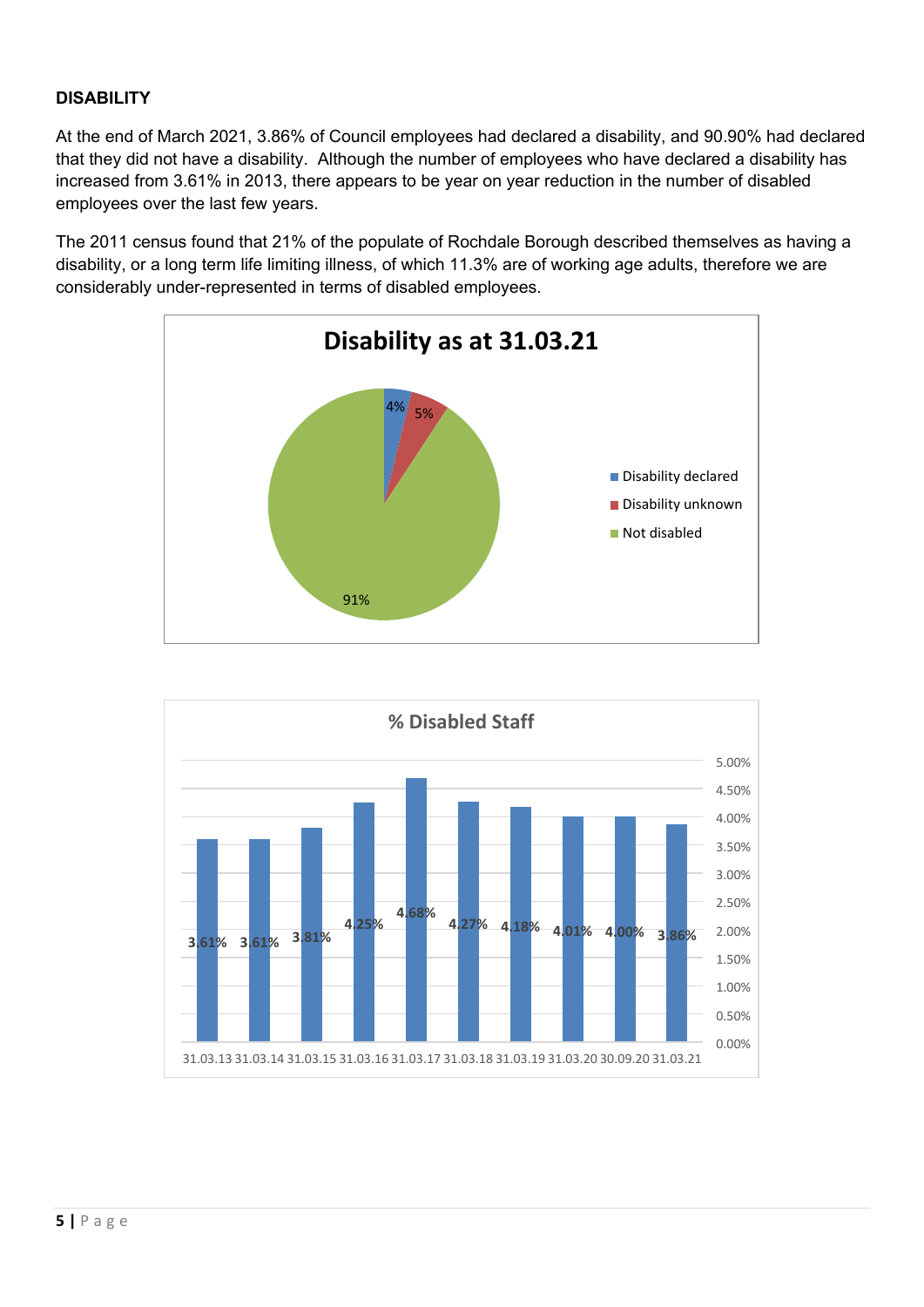# **GENDER**

At the end of March 2021, the composition of the Council workforce was 69.66% female and 30.34% were male employees. This has remained static over the last 8 years. The Borough's gender make up is 51% female, therefore we are over-represented in terms of female employees.



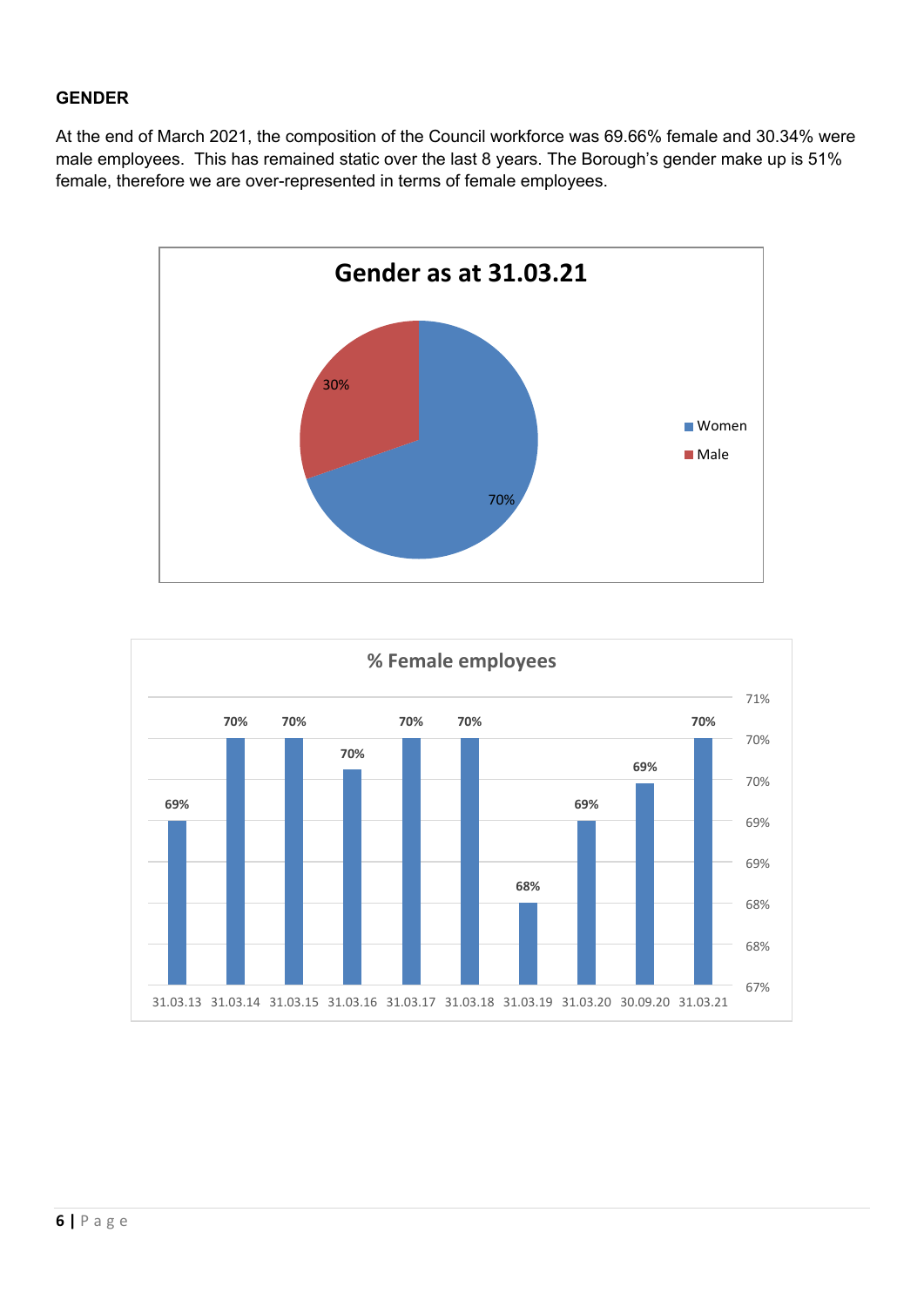# **AGE**

The composition of the workforce in terms of age reflects an ageing workforce as 59.31% of the workforce are over the age of 44, 36.82% are within the age band 25 to 44 years and there are only 3.87% of the workforce who are under the age of 25. The smallest groups within the workforce are under 20 year olds (0.30%) and 20 – 24 year olds (3.57%).



The table below provides a comparison of the local working age population of Rochdale to the workforce.

|                   |                   | <b>Rochdale workforce</b> |                                           |  |  |
|-------------------|-------------------|---------------------------|-------------------------------------------|--|--|
| <b>Age Groups</b> | Local             | <b>March</b>              |                                           |  |  |
|                   | <b>Population</b> | 2021                      | <b>Representative of local population</b> |  |  |
| Under 20          | 9.3%              | 0.30%                     | Under represented in workforce            |  |  |
| 20 to 24          | 9.0%              | 3.57%                     | Under represented in workforce            |  |  |
| 25 to 29          | 9.1%              | 5.84%                     | Under represented in workforce            |  |  |
| 30 to 44          | 27.6%             | 30.98%                    | Over represented in workforce             |  |  |
| 45 to 59          | 26.4%             | 44.39%                    | Over represented in workforce             |  |  |
| 60 to 64          | 8.0%              | 11.53%                    | Over represented in workforce             |  |  |
| 65 and over       | 10.7%             | 3.39%                     | Under represented in workforce            |  |  |

### **OTHER PROTECTED CHARACTERISTIC GROUPS**

The Council does not currently maintain records of staff who have declared the following status and it is currently not a mandatory requirement for employees to declare;

- Gender Identity
- Sexual Orientation
- Religion or Belief
- Caring responsibilities
- Marriage and Civil Partnership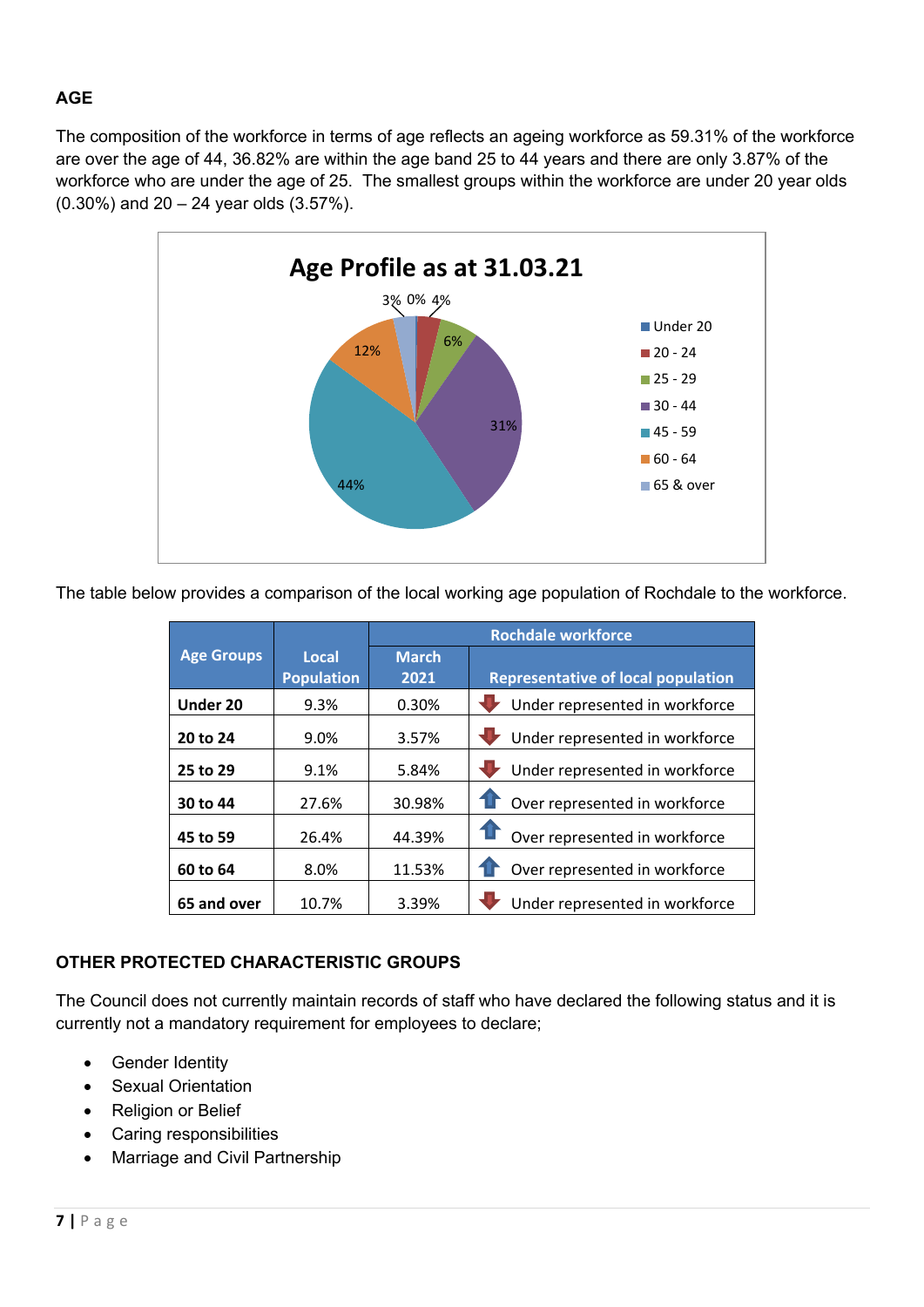# **EQUALITY MONITORING DATA**

The following data has been taken from the Council's HR systems as at the end of March 2021. It is split into the following tables:-

- Table 1 **Rochdale Council Workforce**
- Table 2 Recruitment
- Table 3 Starters and Leavers
- Table 4 Maternity data
- Table 5 Grievance and Disciplinary

#### **Table 1: RBC Council Workforce**

| 1. Ethnicity                       |                          |                   |                          |                               |                       |                       |                  |                 |  |
|------------------------------------|--------------------------|-------------------|--------------------------|-------------------------------|-----------------------|-----------------------|------------------|-----------------|--|
|                                    | <b>FTE</b>               | Headcount         | Ethnic origin known      | % Ethnic minority staff       | Number of top earners | % Ethnic Minority top |                  |                 |  |
|                                    |                          |                   |                          |                               |                       | earners               |                  |                 |  |
| All employees                      | 2198                     | 2627              | 98.81%                   | 12.27%                        | 131                   | 5.34%                 |                  |                 |  |
|                                    |                          |                   |                          |                               |                       |                       |                  |                 |  |
| 2. Disability                      |                          |                   |                          |                               |                       |                       |                  |                 |  |
|                                    | <b>Disability status</b> | % Disabled staff  | Number of top            | % of disabled top earners     |                       |                       |                  |                 |  |
|                                    | known                    |                   | earners                  |                               |                       |                       |                  |                 |  |
| All employees                      | 2484                     | 3.86%             | 131                      | 3.05%                         |                       |                       |                  |                 |  |
|                                    |                          |                   |                          |                               |                       |                       |                  |                 |  |
| 3. Gender                          |                          |                   |                          |                               |                       |                       |                  |                 |  |
|                                    | Headcount                | % Women           | Number of top<br>earners | % of women top earners        |                       |                       |                  |                 |  |
| All employees                      | 2627                     | 69.66%            | 131                      | 66.41%                        |                       |                       |                  |                 |  |
|                                    |                          |                   |                          |                               |                       |                       |                  |                 |  |
| 4. Age Profile - All staff         |                          |                   |                          |                               |                       |                       |                  |                 |  |
|                                    | Under 20                 | $20 - 24$         | $25 - 29$                | $30 - 44$                     | $45 - 59$             | $60 - 64$             | Over 65          |                 |  |
| All employees                      | 0.30%                    | 3.57%             | 5.84%                    | 30.98%                        | 44.39%                | 11.53%                | 3.39%            |                 |  |
|                                    |                          |                   |                          |                               |                       |                       |                  |                 |  |
| 5. Age Profile by Gender           |                          |                   |                          |                               |                       |                       |                  |                 |  |
|                                    | Under 20                 | $20 - 24$         | $25 - 29$                | $30 - 44$                     | $45 - 59$             | $60 - 64$             | Over 65          | Total           |  |
| Male                               | 0.19%                    | 1.40%             | 1.44%                    | 8.88%                         | 13.40%                | 3.77%                 | 1.26%            | 30.34%          |  |
| Female                             | 0.11%                    | 2.16%             | 4.38%                    | 22.12%                        | 30.99%                | 7.77%                 | 2.13%            | 69.66%          |  |
|                                    |                          |                   |                          |                               |                       |                       |                  |                 |  |
| 6. Age Profile by Ethnicity        |                          | $20 - 24$         | $25 - 29$                | $30 - 44$                     |                       |                       |                  |                 |  |
| <b>BME</b>                         | Under 20<br>0.03%        | 0.53%             | 1.26%                    | 5.75%                         | $45 - 59$<br>3.43%    | $60 - 64$<br>0.64%    | Over 65<br>0.19% | Total<br>11.83% |  |
| White British                      | 0.22%                    | 2.94%             | 4.18%                    | 24.37%                        | 39.37%                | 10.51%                | 3.04%            | 84.63%          |  |
| Unknown                            | 0.03%                    | 0.11%             | 0.39%                    | 0.88%                         | 1.59%                 | 0.39%                 | 0.15%            | 3.54%           |  |
|                                    |                          |                   |                          |                               |                       |                       |                  |                 |  |
| 7. Age Profile by Disability       |                          |                   |                          |                               |                       |                       |                  |                 |  |
|                                    | Under 20                 | $20 - 24$         | $25 - 29$                | $30 - 44$                     | $45 - 59$             | $60 - 64$             | Over 65          | Total           |  |
| Disabled                           | 0.00%                    | 0.11%             | 0.19%                    | 0.96%                         | 1.90%                 | 0.38%                 | 0.11%            | 3.65%           |  |
| Non-disabled                       | 0.26%                    | 3.23%             | 5.33%                    | 28.29%                        | 40.09%                | 10.59%                | 3.12%            | 90.91%          |  |
| Not declared                       | 0.03%                    | 0.22%             | 0.31%                    | 1.76%                         | 2.40%                 | 0.57%                 | 0.15%            | 5.44%           |  |
|                                    |                          |                   |                          |                               |                       |                       |                  |                 |  |
| 8. Ethnicity by Employee status    |                          |                   |                          |                               |                       |                       |                  |                 |  |
|                                    | <b>Ethnic origin</b>     | % Ethnic minority | Number of top            | % Ethnic Minority top earners |                       |                       |                  |                 |  |
|                                    | known                    | staff             | earners                  |                               |                       |                       |                  |                 |  |
| Part time                          | 919                      |                   | 17                       | 0.00%                         |                       |                       |                  |                 |  |
| Full time                          | 1615                     | 7.73%             | 114                      | 5.34%                         |                       |                       |                  |                 |  |
|                                    |                          |                   |                          |                               |                       |                       |                  |                 |  |
| 9. Disability by Employee status   |                          |                   |                          |                               |                       |                       |                  |                 |  |
|                                    | Disability status        | % Disabled staff  | Number of top            | % of disabled top earners     |                       |                       |                  |                 |  |
|                                    | known                    |                   | earners                  |                               |                       |                       |                  |                 |  |
| Part time                          | 905<br>1579              | 1.08%<br>2.77%    | 17<br>114                | 0.76%<br>2.29%                |                       |                       |                  |                 |  |
| Full time                          |                          |                   |                          |                               |                       |                       |                  |                 |  |
| 10. Gender by Employee status      |                          |                   |                          |                               |                       |                       |                  |                 |  |
|                                    | Headcount                | % Women           | Number of top            | % of women top earners        |                       |                       |                  |                 |  |
|                                    |                          |                   | earners                  |                               |                       |                       |                  |                 |  |
| Part time                          | 948                      | 31.48%            | 17                       | 12.21%                        |                       |                       |                  |                 |  |
| Full time                          | 1679                     | 38.18%            | 114                      | 54.20%                        |                       |                       |                  |                 |  |
|                                    |                          |                   |                          |                               |                       |                       |                  |                 |  |
| 11. Age Profile by Employee status |                          |                   |                          |                               |                       |                       |                  |                 |  |
|                                    | Under 20                 | $20 - 24$         | $25 - 29$                | $30 - 44$                     | $45 - 59$             | $60 - 64$             | Over 65          | Total           |  |
| Part time                          | 0.00%                    | 0.26%             | 1.21%                    | 10.04%                        | 16.28%                | 5.94%                 | 2.36%            | 36.09%          |  |
| Full time                          | 0.30%                    | 3.31%             | 4.60%                    | 20.94%                        | 28.14%                | 5.60%                 | 1.02%            | 63.91%          |  |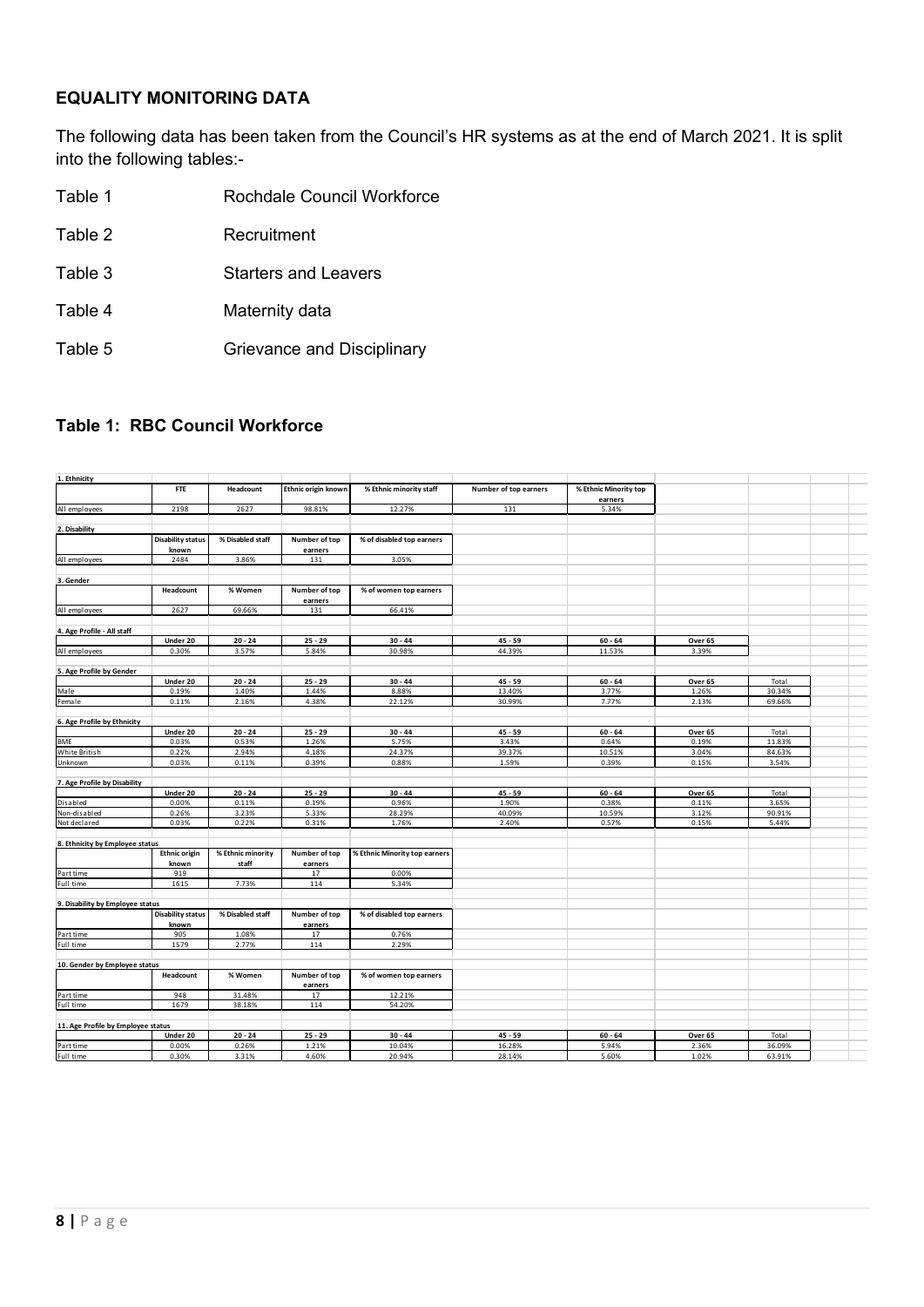#### **Table 2: Recruitment**

#### **Success Rate of Applicants 01.04.2020 – 31.03.2021 - Data relating to Gender, Age, Disability and Ethnic Origin**

Applications are received and processed for Council jobs regardless of whether an applicant declares their personal information relating to gender, age, disability or ethnic origin and this is therefore not compulsory information. The following tables do however report where applicants have provided this information. Where an applicant has not declared this has been recorded as blank or 'prefers not to state'. The Council received a total of 2946 job applications in the period 1<sup>st</sup> April 2020 – 31<sup>st</sup> March 2021.

#### **Gender**

As shown in the table below, of the total number of 2946 job applications received, there were a higher proportion of females who applied for jobs, in that 65.78% were from females and 33.67% from males. We do not have gender data for 0.54% of the applicants as they preferred not to declare their gender.

Of those who applied for jobs the number of males and females who were successfully appointed comprised of 72.85% female and 26.89% males.

| Gender             | Number of<br>applications<br>received | %       | Number of<br>applicants<br>shortlisted<br>l for interview l | %       | <b>Appointed staff</b> | %       |
|--------------------|---------------------------------------|---------|-------------------------------------------------------------|---------|------------------------|---------|
| Female             | 1938                                  | 65.78%  | 852                                                         | 70.94%  | 279                    | 72.85%  |
| Male               | 992                                   | 33.67%  | 344                                                         | 28.64%  | 103                    | 26.89%  |
| Prefer not to say  | 16                                    | 0.54%   |                                                             | 0.42%   |                        | 0.26%   |
| <b>Grand Total</b> | 2946                                  | 100.00% | 1201                                                        | 100.00% | 383                    | 100.00% |

#### **Age**

Of the 2646 job applications received, the majority number of applicants (44.48%) were aged between 26- 39. 40.74% were aged 40-64, 14.02% were aged 16-25 and 0.57% aged between 65-74, with 0.04% over 75. The data shows that of the applicants who were successfully appointed to posts in the Council the majority were in the 26-39 and 40-64 age groups.

| Age band           | Number of<br>applications<br>received | %       | <b>Number of</b><br>applicants<br>shortlisted<br>for interview | %       | <b>Appointed staff</b> | %       |
|--------------------|---------------------------------------|---------|----------------------------------------------------------------|---------|------------------------|---------|
| $16 - 25$          | 371                                   | 14.02%  | 236                                                            | 19.65%  | 84                     | 21.93%  |
| 26-39              | 1177                                  | 44.48%  | 438                                                            | 36.47%  | 138                    | 36.03%  |
| 40-64              | 1078                                  | 40.74%  | 516                                                            | 42.96%  | 154                    | 40.21%  |
| 65-74              | 15                                    | 0.57%   | 10 <sup>1</sup>                                                | 0.83%   |                        | 1.83%   |
| Prefer not to say  |                                       | 0.19%   |                                                                | 0.08%   |                        | 0.00%   |
| $75+$              |                                       | 0.04%   |                                                                | 0.00%   |                        | 0.00%   |
| <b>Grand Total</b> | 2646                                  | 100.00% | 1201                                                           | 100.00% | 383                    | 100.00% |

#### **Disability**

The number of applicants declaring a disability was 3.41% and 91.75% stated they were not disabled. The proportion of disabled applicants who were offered a position was fairly consistent at 2.87%.

| Disabled?             | Number of<br>applications<br>received | %       | Number of<br>applicants<br>shortlisted<br><b>I</b> for interview I | %       | <b>Appointed staff</b> | %       |
|-----------------------|---------------------------------------|---------|--------------------------------------------------------------------|---------|------------------------|---------|
| <b>No</b>             | 2703                                  | 91.75%  | 1095                                                               | 91.17%  | 348                    | 90.86%  |
| Prefer not to specify | 142                                   | 4.82%   | 64                                                                 | 5.33%   | 24                     | 6.27%   |
| Yes                   | 101                                   | 3.43%   |                                                                    | 3.50%   | 11                     | 2.87%   |
| <b>Grand Total</b>    | 2946                                  | 100.00% | 1201                                                               | 100.00% | 383                    | 100.00% |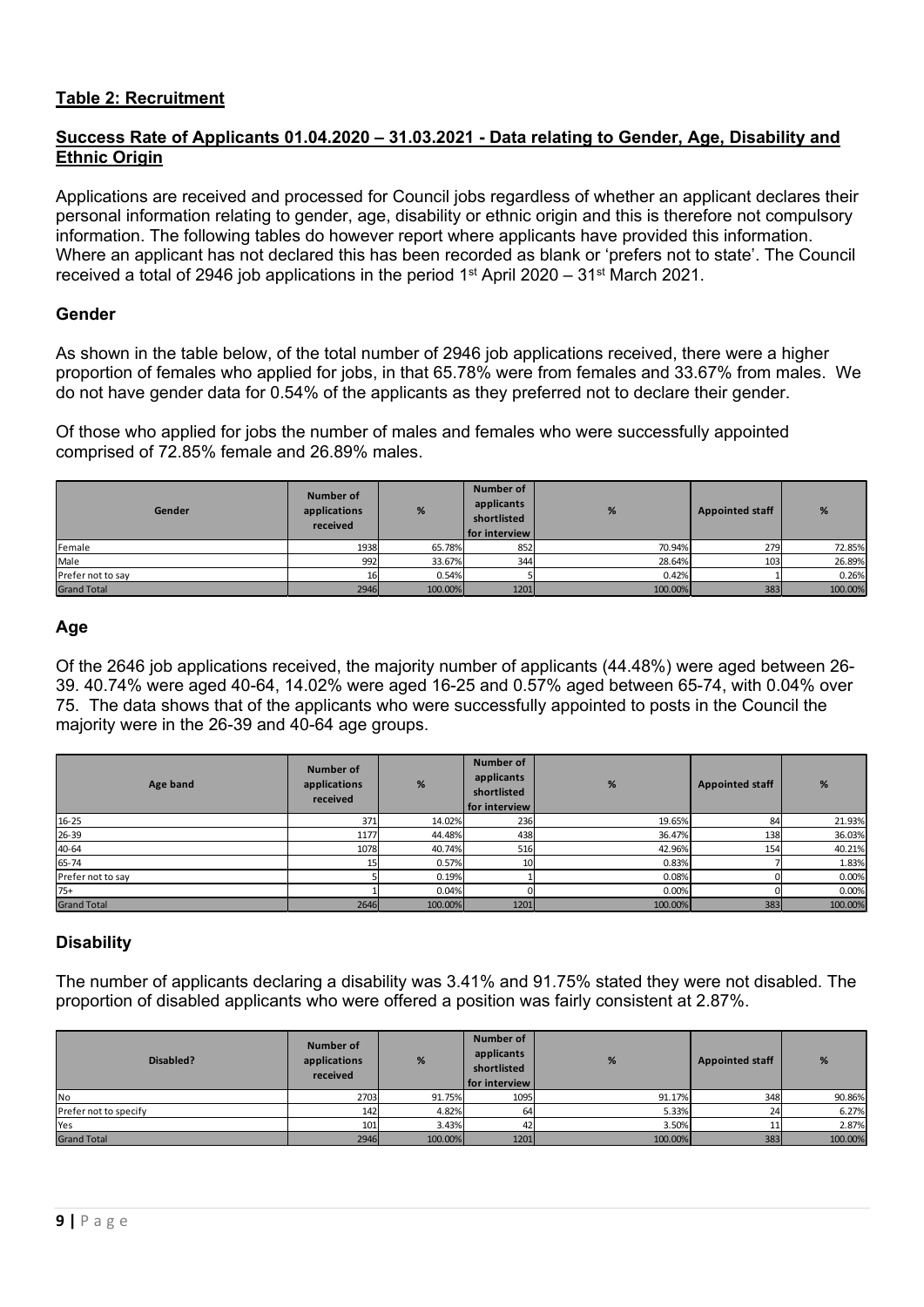#### **Race**

The highest proportion of applicants was from a White British background at 69.31%. The highest proportion of appointees were also from a White British background at 77.28%. There were 16.36% Asian or Asian British applicants of whom 12.01% were appointed and 4.38% Black or Black British applicants of whom 1.57% were appointed.

| Race                                                | Number of<br>applications<br>received | %       | <b>Number of</b><br>applicants<br>shortlisted<br>for interview | %       | <b>Appointed staff</b> | %       |
|-----------------------------------------------------|---------------------------------------|---------|----------------------------------------------------------------|---------|------------------------|---------|
| Asian or Asian British - Bangladeshi                | 80                                    | 2.72%   | 20 <sup>1</sup>                                                | 1.67%   |                        | 1.04%   |
| Asian or Asian British - Chinese                    |                                       | 0.31%   |                                                                | 0.42%   | $\Omega$               | 0.00%   |
| Asian or Asian British - Indian                     | 37                                    | 1.26%   |                                                                | 0.58%   | $\Omega$               | 0.00%   |
| Asian or Asian British - Kashmiri                   | 26                                    | 0.88%   | q                                                              | 0.75%   | 3                      | 0.78%   |
| Asian or Asian British - Pakistani                  | 330                                   | 11.20%  | 122                                                            | 10.16%  | 39                     | 10.18%  |
| Black or Black British - Any other Black background |                                       | 0.20%   |                                                                | 0.17%   |                        | 0.26%   |
| Black or Black British - Black African              | 97                                    | 3.29%   | 26                                                             | 2.16%   |                        | 0.52%   |
| Black or Black British - Black British              | 14                                    | 0.48%   |                                                                | 0.50%   |                        | 0.52%   |
| Black or Black British - Black Caribbean            | 12                                    | 0.41%   |                                                                | 0.08%   |                        | 0.26%   |
| Mixed Race - Any other Mixed Race background        | 31                                    | 1.05%   | q                                                              | 0.75%   |                        | 0.52%   |
| Mixed Race - White and Bangladeshi                  |                                       | 0.14%   |                                                                | 0.00%   | $\Omega$               | 0.00%   |
| Mixed Race - White and Black African                | 15                                    | 0.51%   |                                                                | 0.25%   |                        | 0.26%   |
| Mixed Race - White and Black Caribbean              | 14                                    | 0.48%   |                                                                | 0.33%   |                        | 0.26%   |
| Mixed Race - White and Indian                       |                                       | 0.24%   |                                                                | 0.25%   |                        | 0.52%   |
| Mixed Race - White and Pakistani                    | 16                                    | 0.54%   |                                                                | 0.50%   |                        | 0.26%   |
| Other ethnic background                             | 32                                    | 1.09%   | 15                                                             | 1.25%   | 6                      | 1.57%   |
| Prefer not to say                                   | 68                                    | 2.31%   | 31                                                             | 2.58%   | 15                     | 3.92%   |
| White - Any other White background                  | 20                                    | 0.68%   | 5                                                              | 0.42%   |                        | 0.26%   |
| White - British                                     | 2042                                  | 69.31%  | 904                                                            | 75.27%  | 296                    | 77.28%  |
| White - Irish                                       | 20                                    | 0.68%   | 6                                                              | 0.50%   |                        | 1.04%   |
| White - Other White European                        | 66                                    | 2.24%   | 17                                                             | 1.42%   |                        | 0.52%   |
| <b>Grand Total</b>                                  | 2946                                  | 100.00% | 1201                                                           | 100.00% | 383                    | 100.00% |